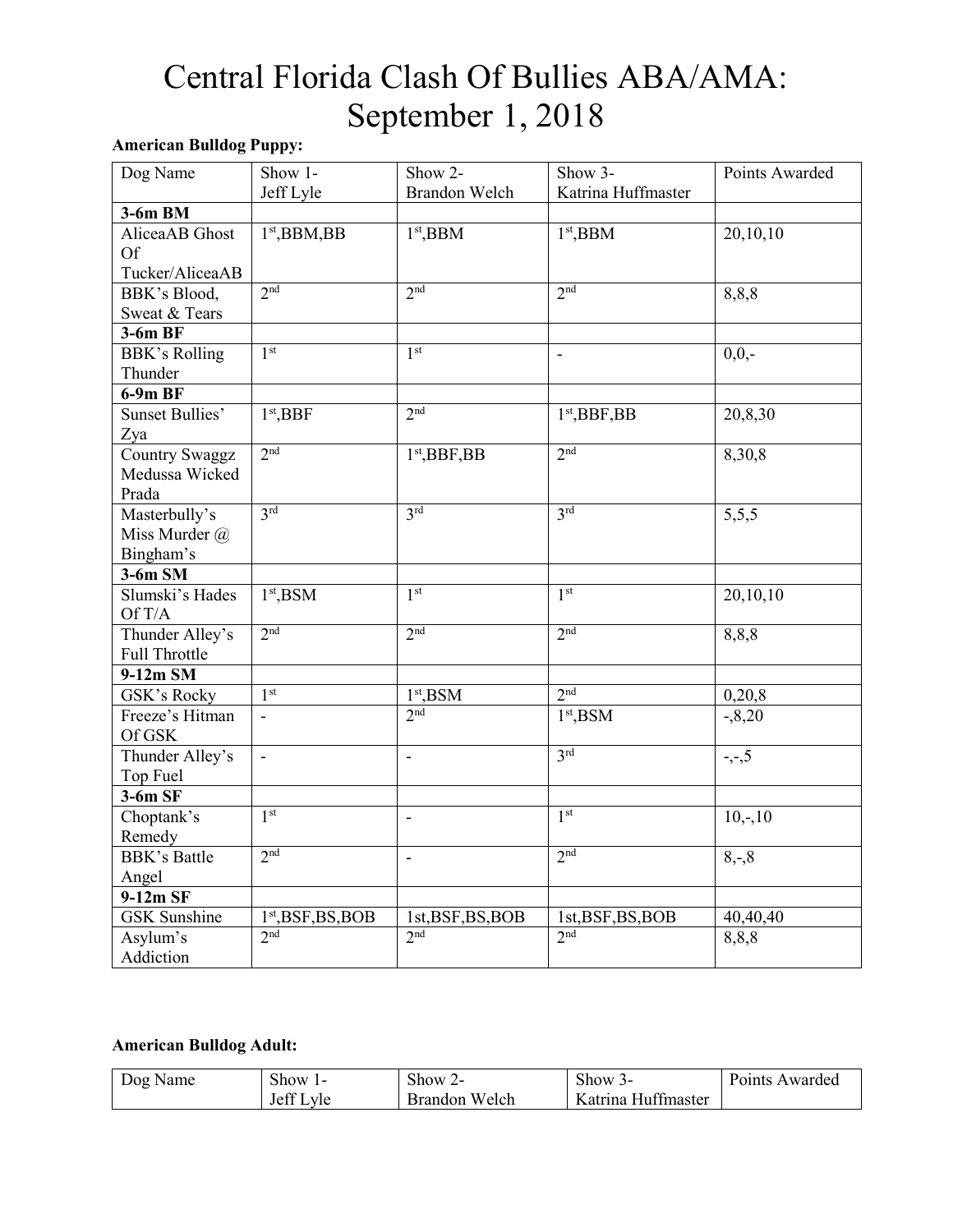| 1-2 BM                 |                          |                          |                          |                   |
|------------------------|--------------------------|--------------------------|--------------------------|-------------------|
| Bingham's Valiant      | $1st$ , BBM              | $1st$ , BBM              | $1st$ , BBM              | 10,10,0           |
| Heart                  |                          |                          |                          |                   |
| Taylor's Marshal       | 2 <sup>nd</sup>          | 2 <sup>nd</sup>          | $\overline{\phantom{a}}$ | $8,8,-$           |
| Dylan                  |                          |                          |                          |                   |
| $2-3BF$                |                          |                          |                          |                   |
| Masterbully's          | $1st$ , BBF, BB          | 2 <sub>nd</sub>          | 2 <sub>nd</sub>          | 30,8,8<br>1xMajor |
| Raum Derzeit           |                          |                          |                          |                   |
| Bingham's Charity      | 2 <sup>nd</sup>          | $1st$ , BBF, BB          | 1 <sup>st</sup>          | 8,30,10 1xMajor   |
| Case                   |                          |                          |                          |                   |
| $3+BF$                 |                          |                          |                          |                   |
| Alicea' AB Queen       | 1 <sup>st</sup>          | 1 <sup>st</sup>          | $1st$ , BBF, BB          | 1xMajor<br>0,0,20 |
| Zora Of M&E            |                          |                          |                          |                   |
| $1-2$ SM               |                          |                          |                          |                   |
| <b>BBK's Against</b>   | $1st$ , BSM, BS, BIS     | 2 <sup>nd</sup>          | 1 <sup>st</sup>          | 40,8,10 1xMajor   |
| The Odds               |                          |                          |                          |                   |
| <b>GSK</b> Deacon      | 2 <sup>nd</sup>          | 1 <sup>st</sup>          | 2 <sup>nd</sup>          | 8,10,8            |
| Huffmaster's I am      | $\overline{\phantom{a}}$ | 3 <sup>rd</sup>          | ÷,                       | $-5, -$           |
| Groot                  |                          |                          |                          |                   |
| $3+SM$                 |                          |                          |                          |                   |
| Asylum's Anarchy       | 1 <sup>st</sup>          | 2 <sup>nd</sup>          | 2 <sup>nd</sup>          | 0, 8, 8           |
| Of P.S.                |                          |                          |                          |                   |
| <b>GSK</b> Preacher Of | $\blacksquare$           | $1st$ , BSM              | $1st$ , BSM              | $-.20,20$ 2xMajor |
| P.S.                   |                          |                          |                          |                   |
| $1-2$ SF               |                          |                          |                          |                   |
| Choptank's Lucky       | $1st$ , BSF              | $\overline{\phantom{a}}$ | 1 <sup>st</sup>          | 20,-,10 1xMajor   |
| Charm Of GSK           |                          |                          |                          |                   |
| Asylums Basket         | 2 <sup>nd</sup>          | 2 <sup>nd</sup>          | 2 <sup>nd</sup>          | 8,8,8             |
| Case                   |                          |                          |                          |                   |
| Huffmaster's Ellie     | $\equiv$                 | 1 <sup>st</sup>          | $\blacksquare$           | $-10, -$          |
| $2-3$ SF               |                          |                          |                          |                   |
| Lady Bonacieux         | 1 <sup>st</sup>          | 1 <sup>st</sup>          | 1 <sup>st</sup>          | 0,0,0             |
| $3+SF$                 |                          |                          |                          |                   |
| <b>GSK</b> Moonshine   | 1 <sup>st</sup>          | $1st,$ BSF,BS,BOB        | $1st,$ BSF,BS,BOB        | 10,40,40 2xMajor  |
| Of P.S.                |                          |                          |                          |                   |
| Manor's Plenty Of      | 2 <sup>nd</sup>          | $\overline{\phantom{a}}$ | 2 <sub>nd</sub>          | $8, -8$           |
| Grace                  |                          |                          |                          |                   |
| <b>GSK Bristol Of</b>  | 3 <sup>rd</sup>          | 2 <sup>nd</sup>          | 3 <sup>rd</sup>          | 5,8,5             |
| <b>KLK</b>             |                          |                          |                          |                   |

| <b>Shorty Bull</b> |                 |               |                    |                |
|--------------------|-----------------|---------------|--------------------|----------------|
| Name               | Show $1-$       | $Show 2-$     | Show 3-            | Points Awarded |
|                    | Jeff Lyle       | Brandon Welch | Katrina Huffmaster |                |
| Puppy:             |                 |               |                    |                |
| $9-12m$ M          |                 |               |                    |                |
| Bingham's Captain  | $1st$ , BM, BOB | $1st$ , BM    | $1st$ , BM, BOB    | 10,0,10        |
| Of GSK             |                 |               |                    |                |
| $6-9m F$           |                 |               |                    |                |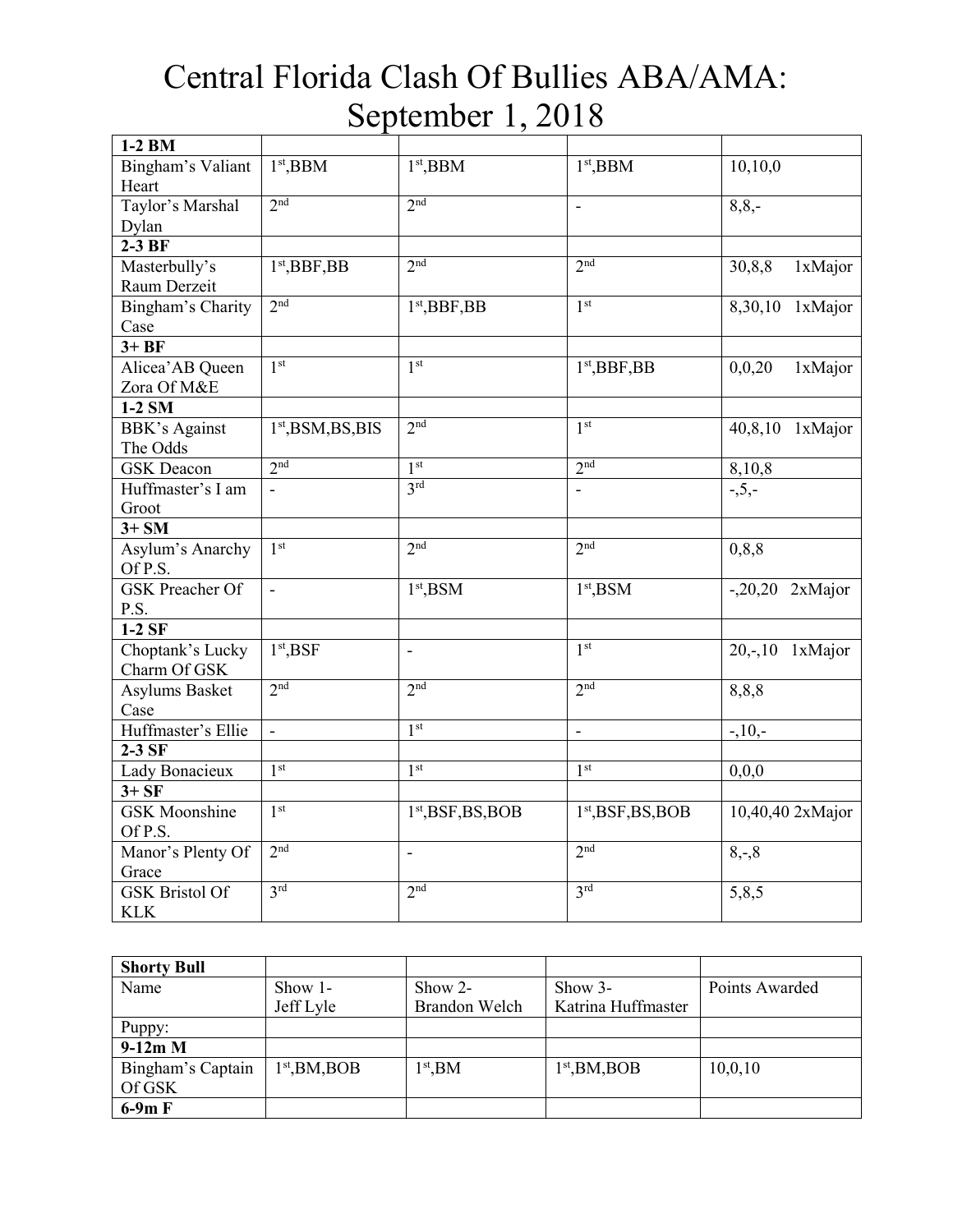| Next Levels Blue<br>Ivy | $\overline{\phantom{0}}$ | $1st$ , BF           | $1st$ , BF      | $-.10,10$            |
|-------------------------|--------------------------|----------------------|-----------------|----------------------|
| $9-12m F$               |                          |                      |                 |                      |
| Bingham's Bad           | 1 <sup>st</sup> , BF     | 1 <sup>st</sup>      | 1 <sup>st</sup> | 0,0,0                |
| Romance                 |                          |                      |                 |                      |
| Adult:                  |                          |                      |                 |                      |
| $\overline{1}$ -2 M     |                          |                      |                 |                      |
| Signature's All         | $\overline{a}$           | 1 <sup>st</sup>      | $1st$ , BM      | $-.10,20$<br>1xMajor |
| Eyes On Me              |                          |                      |                 |                      |
| Next Level              | $\overline{a}$           | 2 <sub>nd</sub>      | 2 <sub>nd</sub> | $-0.8,8$             |
| Polaroid White Of       |                          |                      |                 |                      |
| Trilands                |                          |                      |                 |                      |
| $2-3$ M                 |                          |                      |                 |                      |
| Bingham's Pretty        | $1st$ , BM, BOB          | 2 <sup>nd</sup>      | 2 <sup>nd</sup> | 30,8,8<br>1xMajor    |
| <b>Boy Floyd</b>        |                          |                      |                 |                      |
| @CootDawg               |                          |                      |                 |                      |
| Bingham's               | 2 <sup>nd</sup>          | 1 <sup>st</sup> , BM | 1 <sup>st</sup> | 8,20,10<br>1xMajor   |
| Fugghedaboudit          |                          |                      |                 |                      |
| $3+M$                   |                          |                      |                 |                      |
| Next Level Too          | $\overline{\phantom{0}}$ | 1 <sup>st</sup>      | 1 <sup>st</sup> | $-0,0$               |
| Hot To Be Cool          |                          |                      |                 |                      |
| $1-2$ F                 |                          |                      |                 |                      |
| Pawsitives Maid Of      | 1 <sup>st</sup>          | $\overline{a}$       | 1 <sup>st</sup> | $0,-0$               |
| Mischief Of             |                          |                      |                 |                      |
| Choptank                |                          |                      |                 |                      |
| $2-3F$                  |                          |                      |                 |                      |
| Bingham's Queenie       | 1 <sup>st</sup> ,BF      | 2 <sup>nd</sup>      | $1st$ , BF, BOB | 10,8,30<br>2xMajor   |
| <b>Next Levels All</b>  |                          | 1 <sup>st</sup>      | 3rd             | $-.10,5$             |
| The Rage                |                          |                      |                 |                      |
| <b>Next Levels</b>      | $\frac{1}{2}$            | 3rd                  | 2 <sup>nd</sup> | $-5,8$               |
| Cupcake                 |                          |                      |                 |                      |
| $3 + F$                 |                          |                      |                 |                      |
| Bingham's Black         | 1 <sup>st</sup>          | $1st$ , BF, BOB      | 1 <sup>st</sup> | 0,20,0<br>1xMajor    |
| Betty Of                |                          |                      |                 |                      |
| RPK/Whitey's            |                          |                      |                 |                      |

| <b>French Bulldog</b> |                 |                  |                      |                    |
|-----------------------|-----------------|------------------|----------------------|--------------------|
| Name:                 | Show $1-$       | Show 2-          | $Show 3-$            | Points Awarded     |
|                       | Jeff Lyle       | Brandon Welch    | Katrina Huffmaster   |                    |
| Adult:                |                 |                  |                      |                    |
| $1-2$ M               |                 |                  |                      |                    |
| Crooked Pine's        | $1st$ , BM, BOB | $1st$ , BM, BOB, | $1st$ , BM, BOB, BIS | $20,40,40$ 3xMajor |
| Nuka                  |                 | <b>BIS</b>       |                      |                    |
| Bingham's/Kootda      | 2 <sup>nd</sup> | 2 <sup>nd</sup>  | 2 <sup>nd</sup>      | 8,8,8              |
| wg's Binx             |                 |                  |                      |                    |
| $2-3M$                |                 |                  |                      |                    |
| Trilands Koda Bear    |                 | 1 <sub>st</sub>  | st                   | $-0,0$             |
| $2-3$ F               |                 |                  |                      |                    |